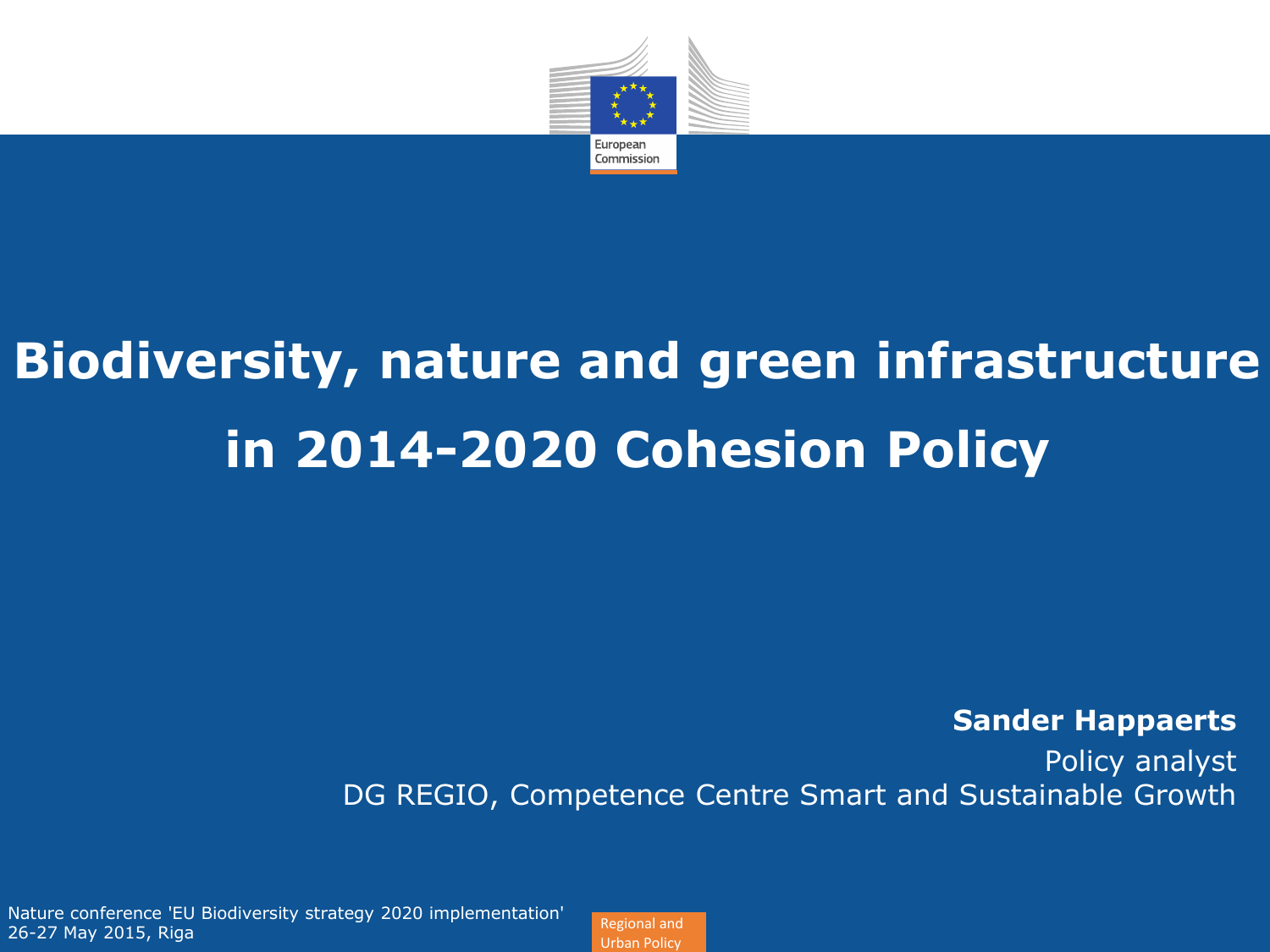

### **2007-2013 Cohesion Policy investments**

- Significant support
	- o € 2.6 billion for the promotion of **biodiversity** and **nature protection**
	- o € 0.9 billion for the promotion of **natural assets**
	- o € 1.1 billion for the protection and development of **natural heritage**
	- o Plus several other indirect investments!
- Many interesting examples
- Projects match EU priorities **Example 2018** [ec.europa.eu/regional\\_policy/index.cf](http://ec.europa.eu/regional_policy/index.cfm/en/information/publications/)



[m/en/information/publications](http://ec.europa.eu/regional_policy/index.cfm/en/information/publications/)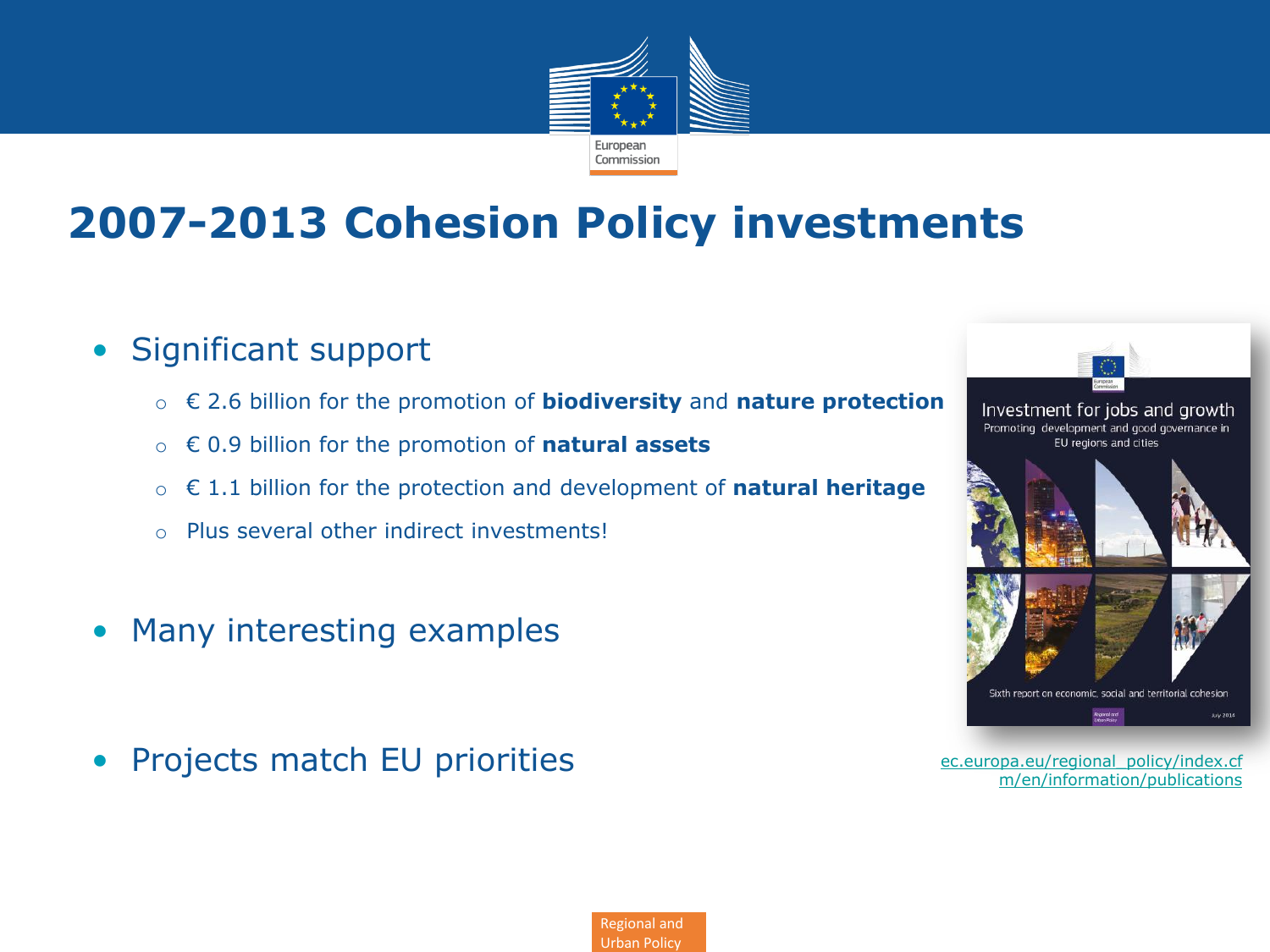

### **Cohesion Policy 2014-2020**

Less developed region (GDP/head: less than 75% Transition regions (GDP/head between 75% and 90%) More developed region (GDP/head: more than 90%)

|                                                                        | <b>Billion</b><br><b>EUR</b> |
|------------------------------------------------------------------------|------------------------------|
| <b>Less developed regions</b>                                          | 182.2                        |
| <b>Transition regions</b>                                              | 35.4                         |
| More developed regions                                                 | 54,4                         |
| <b>Cohesion Fund</b>                                                   | 63.4                         |
| <b>European territorial cooperation</b>                                | 10.1                         |
| Of which                                                               |                              |
| Cross-border cooperation                                               | 7.5                          |
| Transnational cooperation                                              | 2.0                          |
| Interregional cooperation                                              | 0.6                          |
| <b>Outermost regions and</b><br>northern sparsely populated<br>regions | 1.6                          |
| <b>Youth Employment initiative</b>                                     | 3.2                          |
| <b>TOTAL</b>                                                           | 350.3*                       |

**\*** This figure does not include EUR 1.5b of Urban Innov. Actions and EC technical assistance

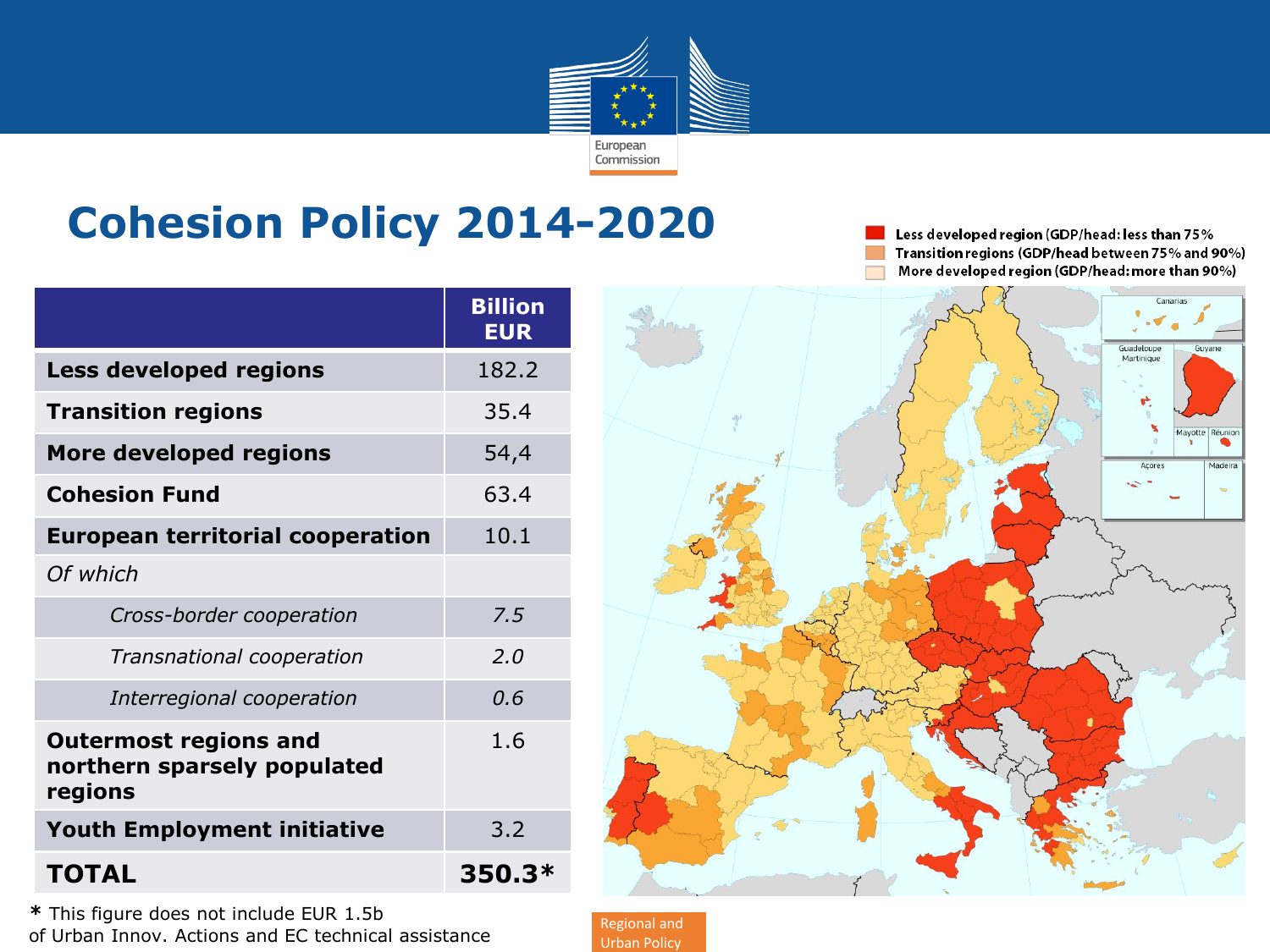

### **Thematic Objectives for 2014-2020**

- 1. Research and innovation
- 2. Information and communication technologies
- 3. Competitiveness of small and medium-sized enterprises
- 4. Shift to a low-carbon economy
- 5. Climate change adaptation and risk management & prevention
- **6. Environmental protection and resource efficiency**
- 7. Sustainable transport and removing bottlenecks in key network infrastructures
- 8. Employment and support for labour mobility
- 9. Social inclusion and poverty reduction
- 10. Education, skills and lifelong learning
- 11. Increased institutional capacity and effectiveness of public administration

Regional and Urban Policy

**inclusive sustainable smart**

sustainable

inclusive

smart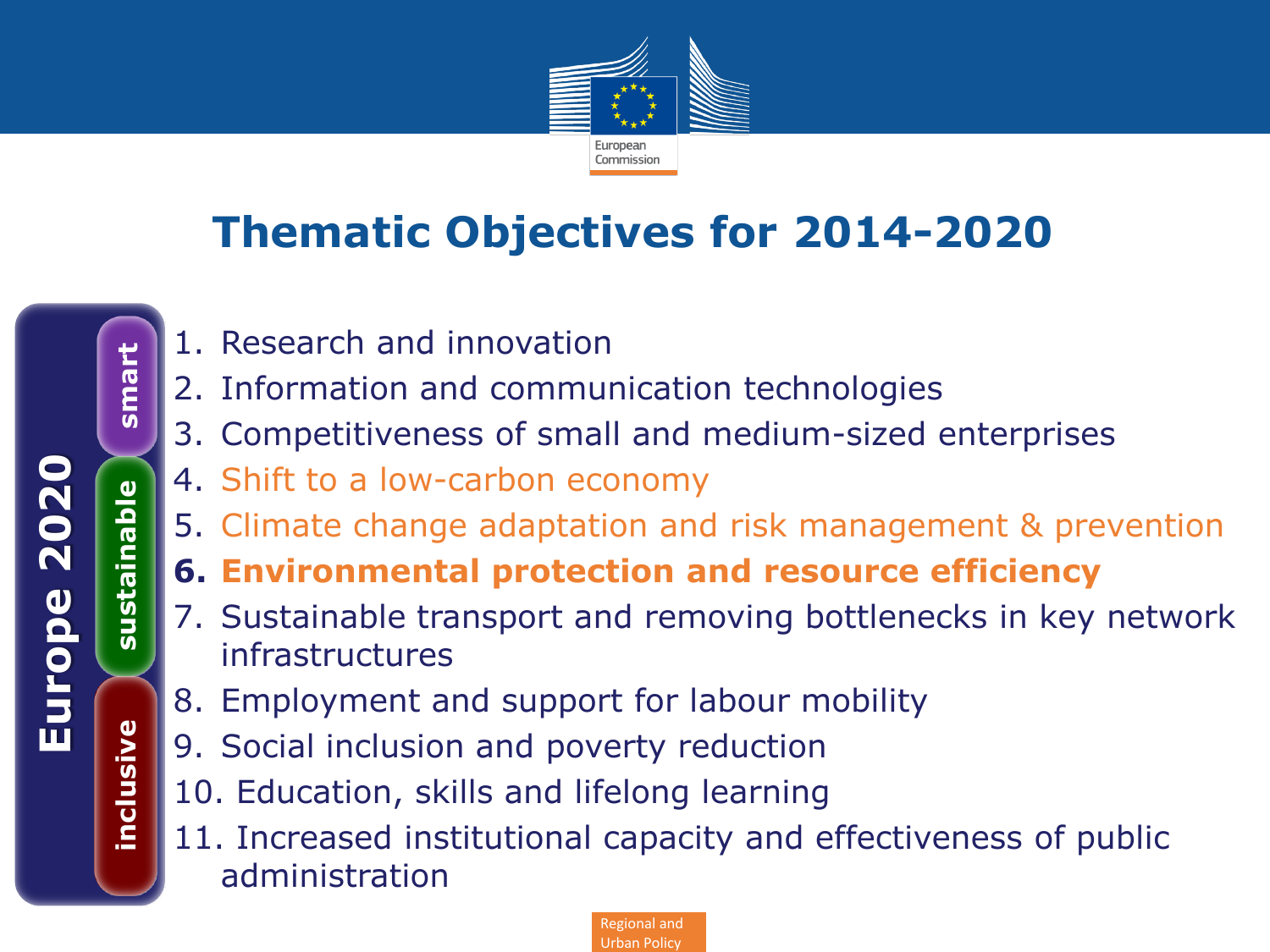

### **Priorities: implementation of EU nature and biodiversity policies**

- NATURA 2000 as an important focus for Cohesion Policy investments
- **Green infrastructure** as a new opportunity to steer investments for environmental and socio-economic benefits
- Based on preliminary analysis and assessment of needs
- Synergies with other investments
- Cross-border, interregional and macro-regional dimensions

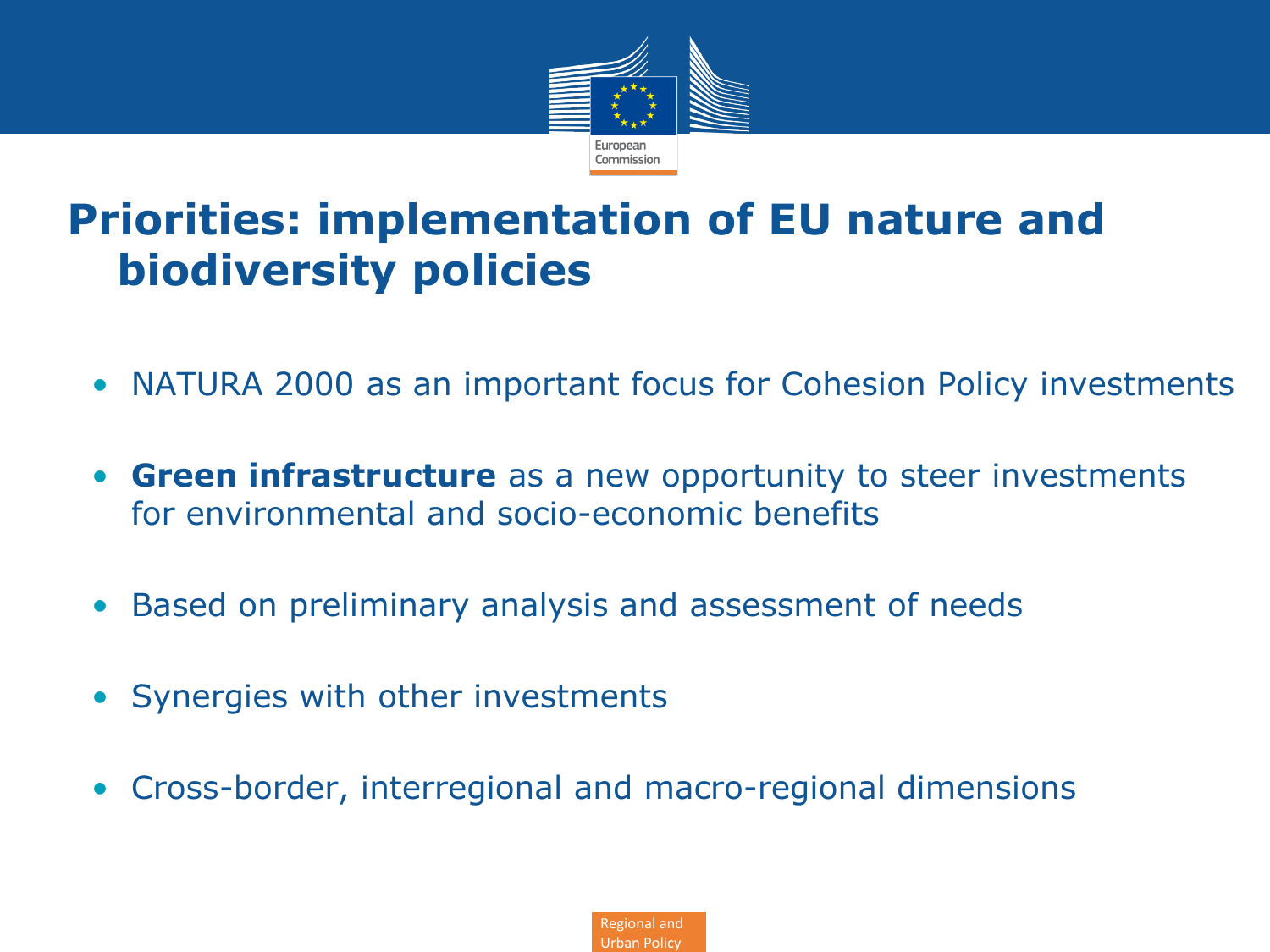

### **Horizontal integration**

#### • Sustainable development principle

o "The Member States and the Commission shall ensure that environmental protection requirements, resource efficiency, climate change mitigation and adaptation, **biodiversity**, disaster resilience, and risk prevention and management are promoted in the preparation and implementation of Partnership Agreements and programmes" (Art. 8 Common Provisions Regulation)

#### • Sustainable urban development

o "At least 5 % of the ERDF resources […] shall be allocated to integrated actions for sustainable urban development" (Art. 7 ERDF Regulation)

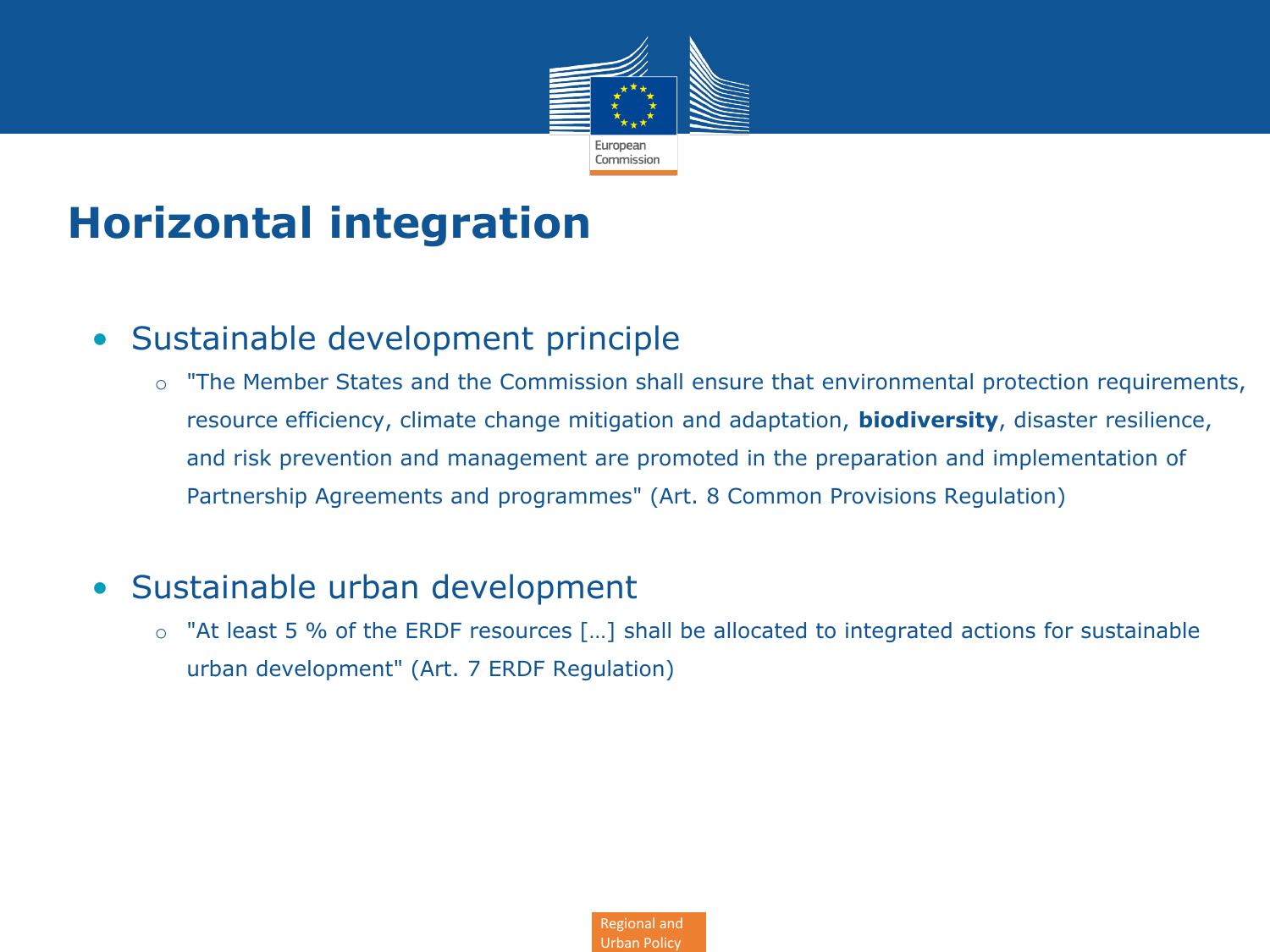

### **Enabling conditions**

- Ex-ante conditionalities
- Capacity-building and support
	- o PEER2PEER
	- o European Network of Environmental Authorities and Managing Authorities (ENEA-MA)
	- $\circ$  Smart Specialisation Platform (S<sup>3</sup>)
	- o …

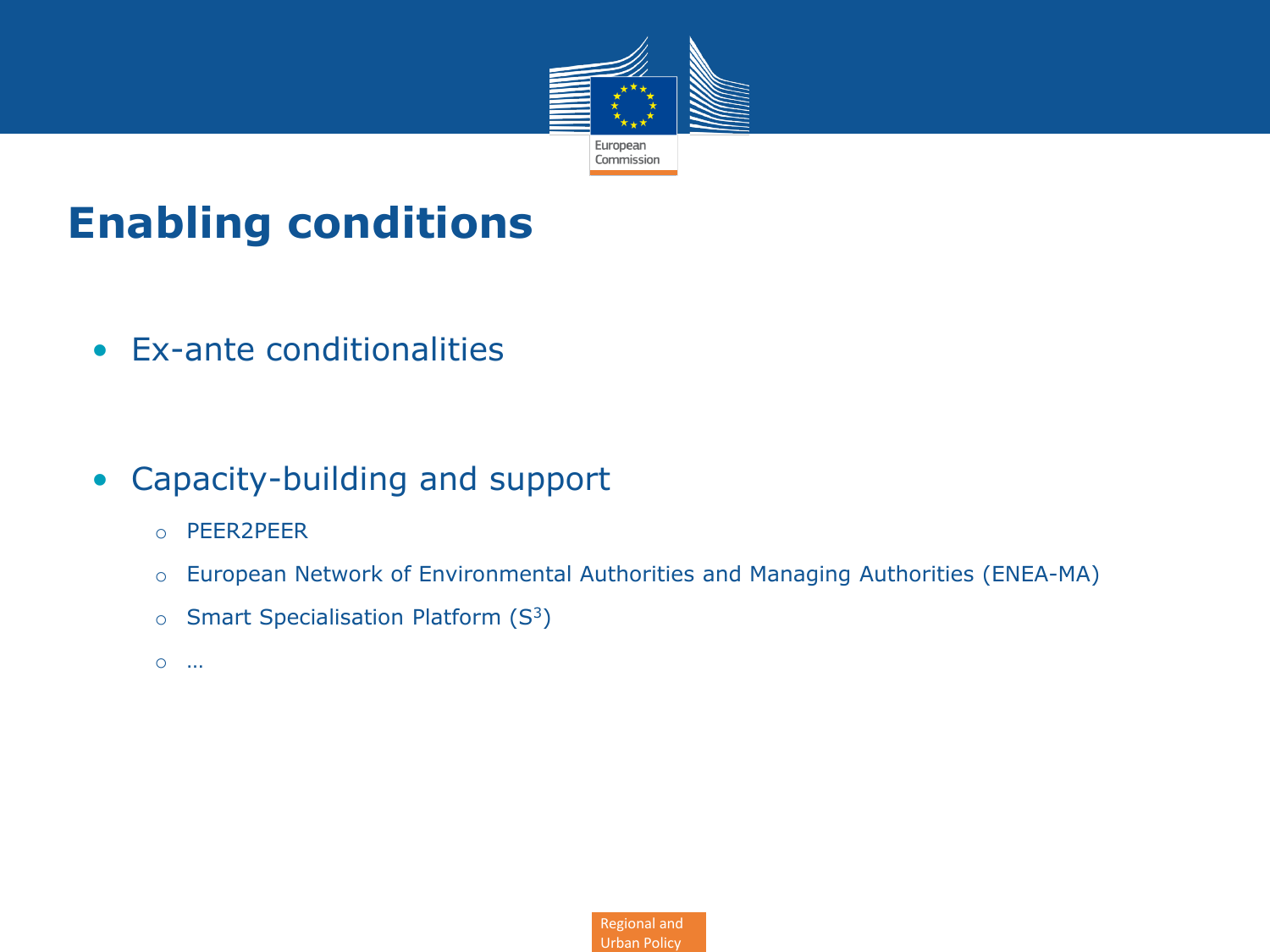

### **Project example: Sustainable forest management in the Baltic Sea region - EFINORD**

• Umbrella for forestry-related projects within the EU Strategy for the Baltic Sea Region

> Regional and Urban Policy

- Focuses on the development of sustainable bioeconomy
	- o Increasing biomass production
	- o Ensuring the provision of ecosystem services
	- o Forestry and water protection
	- o Conservation of forest tree genetic resources under climate change
	- o Protection of specific species
	- o …

http://www.efinord.efi.int/portal/baltic\_sea\_region\_flagship/

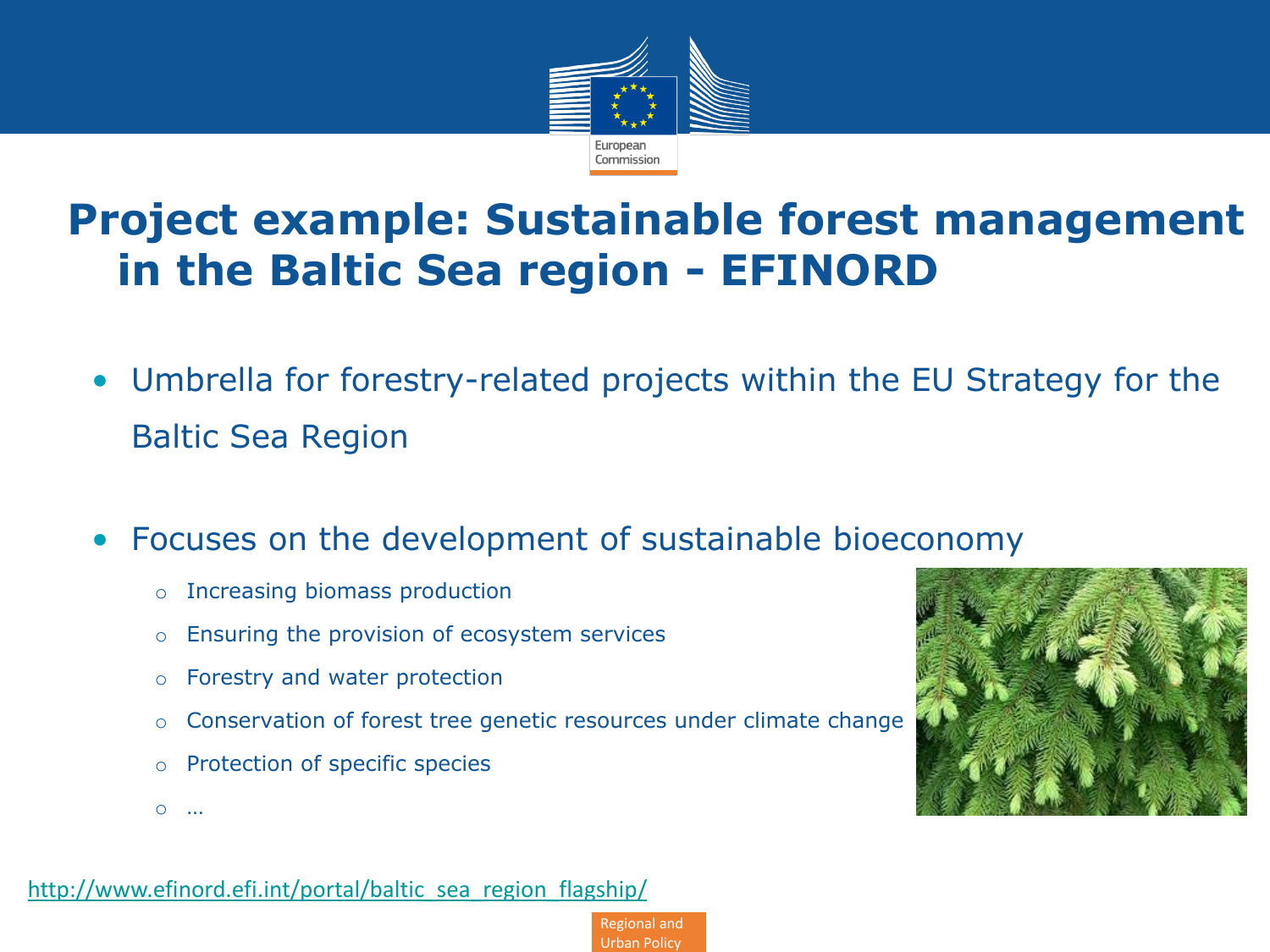

### **More information**

• Guide on green infrastructure

Helping authorities and stakeholders in the Member States and regions with practical support to enable an efficient and successful implementation of measures on nature and green infrastructure through Cohesion Policy



[http://ec.europa.eu/regional\\_policy/sources/docgener/studies/pdf/guide\\_multi\\_benefit\\_nature.pdf](http://ec.europa.eu/regional_policy/sources/docgener/studies/pdf/guide_multi_benefit_nature.pdf)